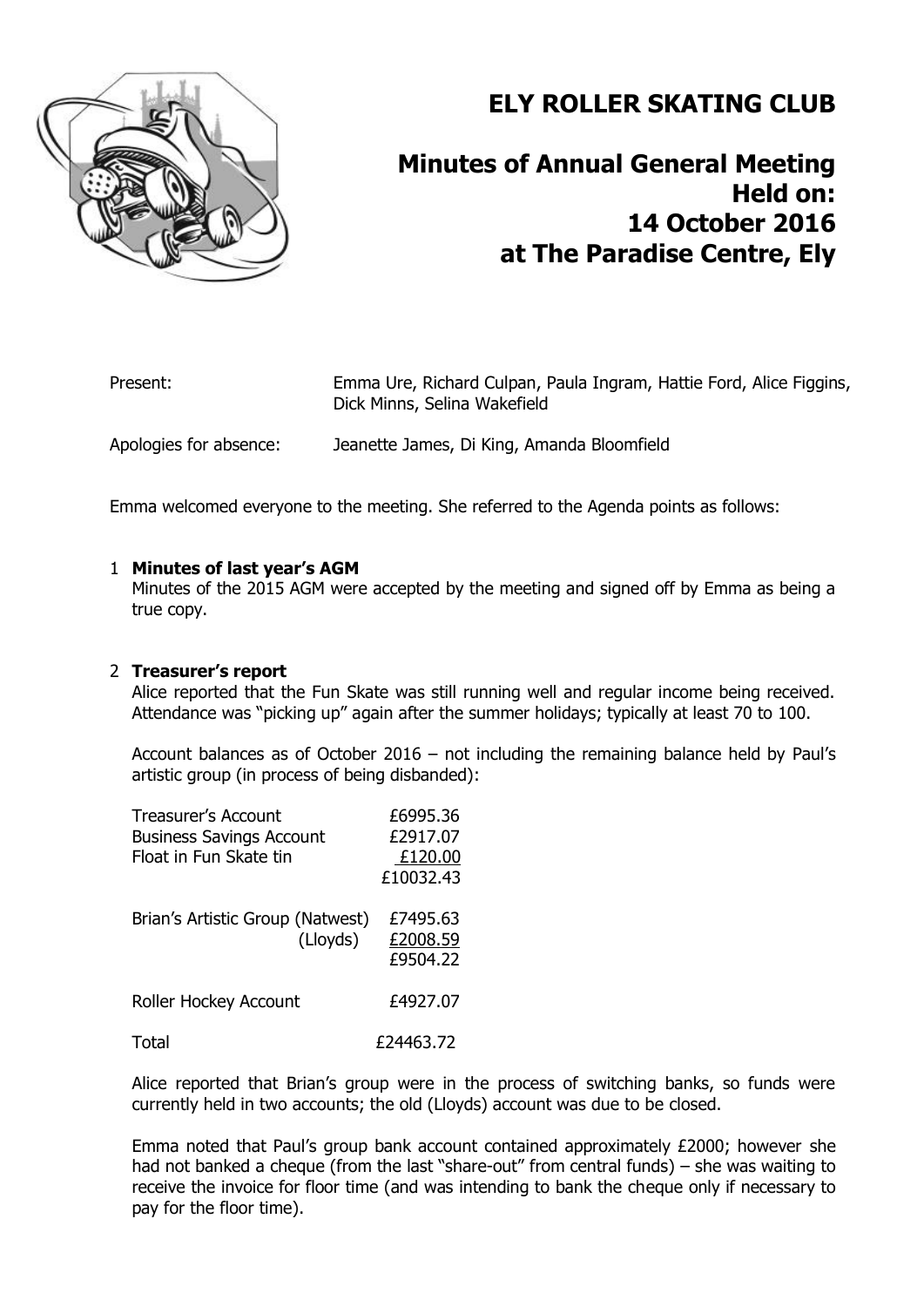Any remaining balance after invoices for floor time etc. had been paid would be disposed of as the remaining members of Paul's group thought fit; Emma remarked that some of the funds had been used to help Chris Fox with expenses for his trip to the European and World Championships.

Alice recorded her thanks to Dick and Les for running the Fun Skate every week – including over the summer holidays.

### 3 **Secretary's report**

Copy attached.

### 4 **Chairman's report**

Emma expressed her thanks everyone who keeps the club running.

### 5 **Proposal to separate finances and administration of Artistic and Hockey sections**

Full details of the proposals were provided in an attachment to the Agenda.

5(a) – Proposal to completely separate the finances of Artistic and Hockey and abolish the central fund

Emma remarked that she was in agreement with the reasoning that keeping the central fund "umbrella" above Artistic and Hockey (when both groups already manage their own finances) seemed pointless. Alice also noted that those she had spoken with prior to the meeting were in favour of simplifying the finances.

Paula stated that, if the financial split had not been proposed at this time, the Hockey group would almost certainly have had to begin such a split unilaterally, due to the turnover of Ely & Chesterton Utd. Rink Hockey Club already getting very close to, or exceeding HMRC limits (for a turnover above £10000 an organisation is required to apply for charitable status or face liability for tax).

Dick remarked that the Fun Skate generates a large income for the Club, and he expressed his concerns about the abolition of the central fund:

- (a) It could become more difficult to obtain any funds necessary for purchase or upkeep of Fun Skate equipment as approval would need to be sought from two Treasurers (Artistic and Hockey) instead of just one as at present.
- (b) In the event of some down-turn in the club's fortunes in the future, and the Artistic and/or Hockey groups becoming short of funds, there may no longer be any "contingency" funds (e.g. the central fund's business savings account) available to pay for "urgent" expenses, such as repair/replacement of skates, lights etc.

Alice tried to reassure Dick that in the first instance he could always contact her if urgent funding was necessary as she was almost always at Ely on a Friday as her daughters attended the dance training.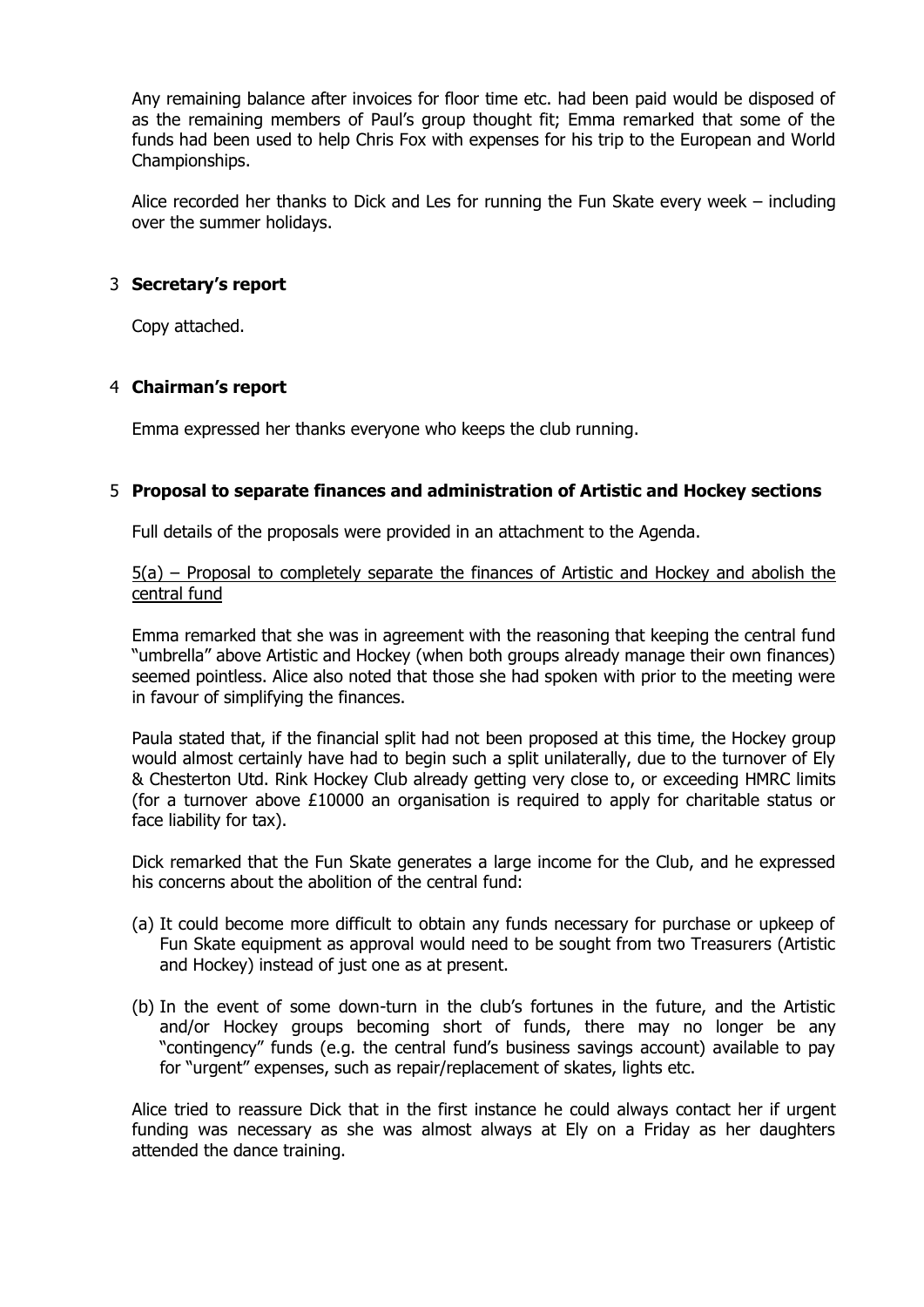Paula suggested that for small expenses, they could perhaps be claimed from whichever group was "on duty" that time (and taken out of that week's proceeds); the group "on duty" would notify the other group, who would then pay their share of that expense.

Dick went on to express his opinion that he should be allocated a proportion of Fun Skate takings each week and these should be available for him to spend without needing to go "cap in hand" to the Artistic/Hockey groups. Emma pointed out that if Dick wanted control of funds in that way, it would require a Treasurer role for Fun Skate, to administer the funds and prepare annual accounts.

The general feeling at the meeting was that finances of the Artistic and Hockey groups were currently very healthy, and that "running short of money" in future was considered to be very unlikely. However Dick and Selina both commented that such a situation had arisen in the past…

Alice suggested that she had been considering keeping a "contingency fund" to cater for Fun Skate expenses etc. (an equivalent of the central fund's "business savings account", but administered by the Artistic group only).

Alice and Paula suggested that a distinction between the entrance monies (shared with the Paradise Centre) and the skate hire (kept by the Club) could be made when the group "on duty" logged that week's takings, and that the money from skate hire could be paid into a fund to be "ploughed back" into the Fun Skate (over time this would accumulate and would probably pay for upkeep of the skate stock and occasional purchase of new skates.

It was suggested that before the finances were separated, some of the money in the central bank accounts could be "earmarked" for Fun Skate spending. Richard suggested that the central savings account (balance just under £3000) could be used for this purpose. Dick and Emma were asked whether they would review the Fun Skate needs (new skates  $+$  other equipment, lights etc.) and draw up a "shopping list".

Emma and Alice both commented on the state of the skate stock; there was a lot of "rubbish" in the cupboards that needed sorting out and throwing away. Alice suggested trying to sell off the adjustable skates that were no longer used; a price of  $£10$  per pair was suggested.

Alice, Emma, Selina and Paula briefly discussed the fun skate desk rota and how the remaining 2016 duties would be shared now that Paul's artistic skating group had disbanded. Alice proposed that the winding-up of the central fund be delayed until the end of the year; she was prepared to bring the float tin for those last few sessions, and that each group would start banking their weeks' taking from the beginning of 2017 (when the new fun skate desk rota came into effect).

The final outcome of the discussion was that:

- The proposal to split the finances was accepted.
- The split of the finances would be deferred until the beginning of 2017.
- Emma and Dick would review Fun Skate requirements and draw up a "shopping list"; this to be presented and the purchases made before winding-up the central fund.
- Any remaining balance in the central fund would then be shared equally between Artistic and Hockey.
- Alice to review whether to keep the any of the central fund bank accounts alive; repurposed as a "contingency fund" for Fun Skate.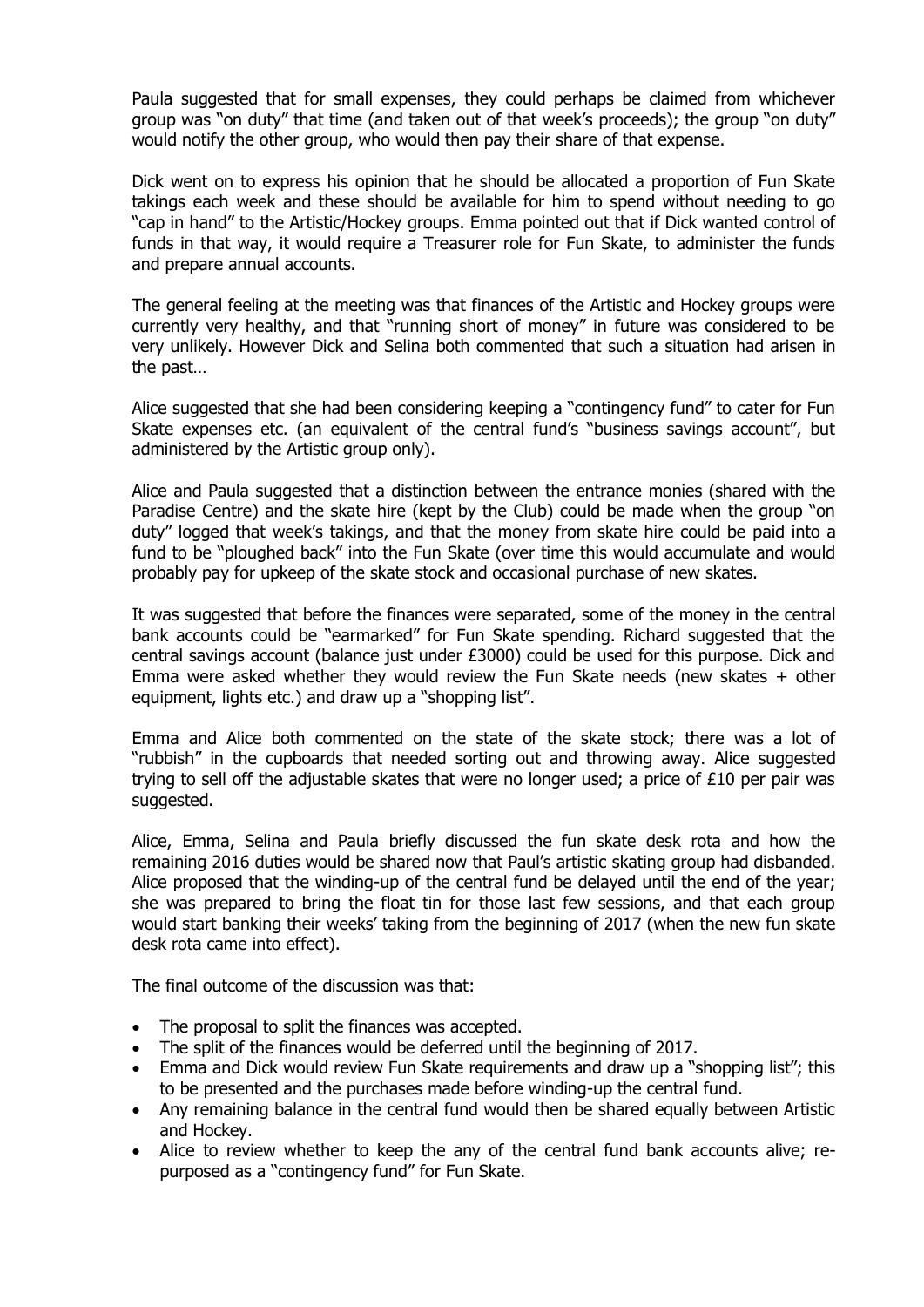- From the beginning of 2017, Artistic and Hockey would keep their own float and bank the Fun Skate takings from the weeks they were "on duty".
- Artistic and Hockey would share the Fun Skate expenses and agree methods of dealing with the payment of such expenses.
- Artistic and Hockey to log the amounts received from the Fun Skate in their accounts and put in place whatever measure they liked to ensure that funds were always available to cater for Fun Skate expenses.

### 5(b) – Proposal to amend Executive Committee structure

Richard explained the three options for amending the Executive Committee structure and he and Alice gave some reasoning for the proposal:

- (a) The Executive Committee needs adjusting anyway as a result of the disbanding of Paul's artistic skating group.
- (b) Hockey (Ely & Chesterton Utd. Rink Hockey Club) already have their own completely separate committee; Artistic do not have (and do not need) any representation on that committee. Would the reverse also be true, that the Hockey group no longer needed any formal representation on the Ely Roller Skating Club committee (if they no longer had formal committee posts they would be welcome to send representatives to attend the meeting as quests)?
- (c) Artistic (Brian's group) currently do not have their own committee, so the Ely Roller Skating Club executive committee may need to deal with a "disproportionate" amount of Artistic skating matters.
- (d) The Fun Skate activity pretty much "runs itself" without needing formal involvement of the executive committee.
- (e) Where there was something to be discussed regarding the Fun Skate, the Hockey group would be welcome to send representatives to the meeting as guests.

Paula asked whether, with a complete "split" of administration between the Clubs, there was any linkage between the Ely Roller Skating Club website and any website that used to be run by Ely Roller Hockey Club. Richard explained that there was not, but that after an administrative split he would be happy to keep some Roller Hockey information on the Ely Roller Skating Club website.

Paula also mentioned that Hockey had in the past held a "recruitment drive" and given out leaflets at the Fun Skate; she asked whether that could continue after the "split". Emma suggested that a Hockey flyer could be displayed on the "Ely Roller Skating Club" notice board; she already told anyone enquiring about Hockey to look there or on the club website. Alice suggested to ask the Paradise Centre about putting some leaflets in their box of information about sport and local attractions. Richard stated that he was happy to keep some information about Hockey and the time of the Wednesday beginners' session at Soham on the club website.

The proposal to change the role of the Ely Roller Skating Club executive committee to represent Artistic skating only (representatives from Fun Skate and Hockey welcome to attend as guests) was accepted.

### 5(c) – Proposal to review membership structure

Richard explained that this proposal was simply that Artistic and Hockey activities should review the membership structure (types of membership, renewal date, use of common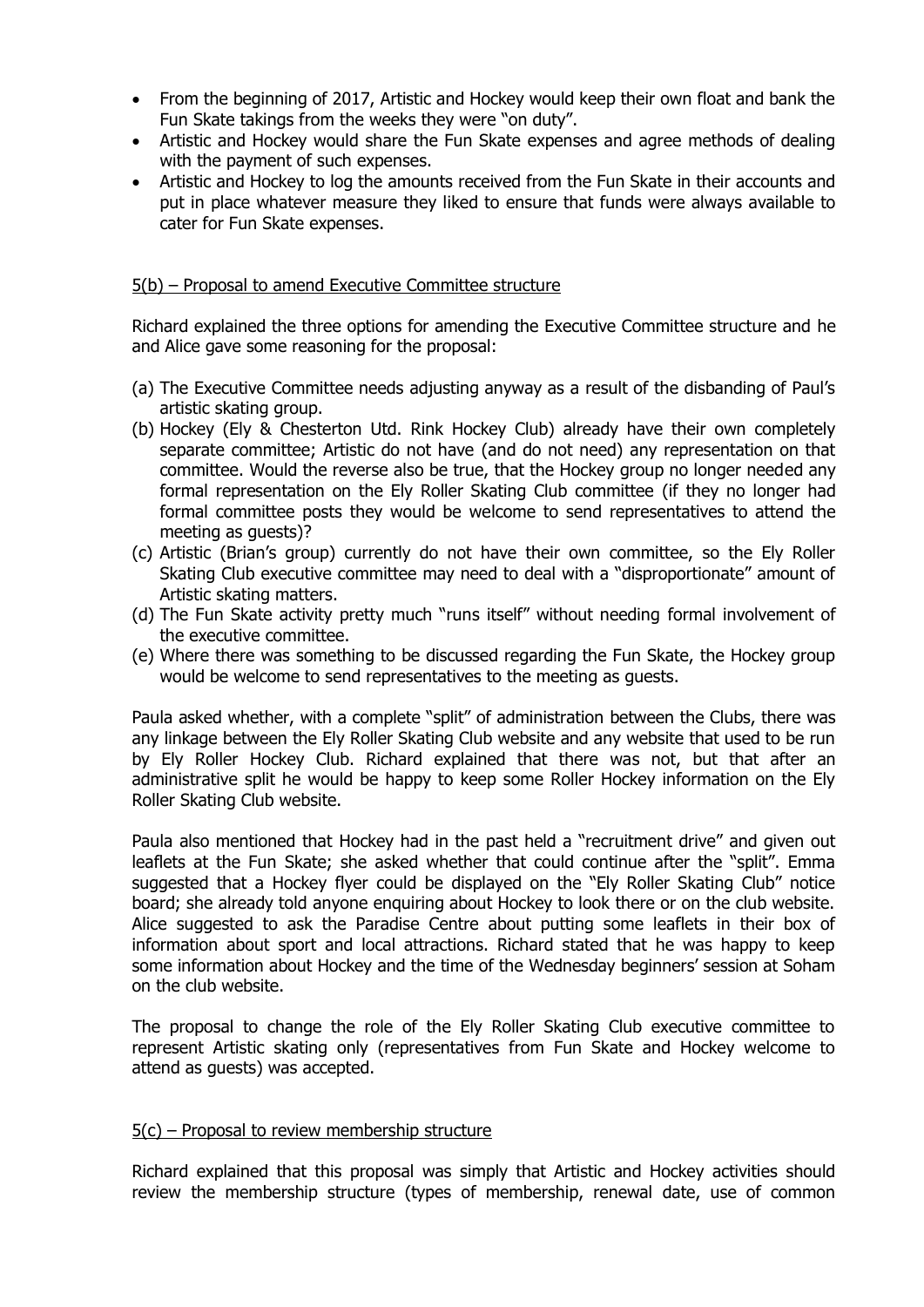membership form) to decide whether to keep as-is or whether each activity (Club) would be better served by changing it according to their needs. (Richard felt that a review of membership structures etc. might be more relevant to Hockey since their merger with the Chesterton club).

No decision was expected immediately; the proposal was simply that Artistic and Hockey would "take away" the idea and discuss it in their own committee meetings before the next renewal date (September 2017).

Paula raised the issue of social membership of the Paradise Centre; at present all Ely Roller Skating Club members (Artistic and Hockey) automatically receive social membership (that in theory allows them to use the coached floor time and to come into the Centre as a spectator without being challenged and asked to pay a "guest fee"). However, there were no membership cards or other "physical proof" of that social membership. She also commented that Hockey club members are already required to become members of the Ross Peers sports centre in Soham.

Emma questioned whether Hockey club members actually needed the social membership of the Paradise Centre anymore; entry to the Fun Skate did not require membership and those that regularly used the gym or other facilities would have joined and be full members of the Paradise Centre.

Paula agreed to "take away" and discuss the proposal at a subsequent committee meeting of Ely & Chesterton Utd. Roller Hockey Club.

### 6 **Amendments to Club Rules 15, 16 & 18 (eligibility for serving on Committee)**

No discussion took place; item deferred until the E.G.M. (changes to Club Rules 15-18 will be required at that time to take account of the new committee structure).

### 7 **Election of Officers & Committee**

Alice proposed that until the financial "split" was completed the existing committee should stay as-is. Richard believed that according to the constitution it would be necessary to hold an EGM in order to elect the new committee.

Emma indicated that she would no longer need to have a place on the new committee, but would be happy to continue helping with the Fun Skate. She remarked that any Fun Skate business discussed on either Club committee (Artistic and Hockey) should be shared with those involved with running the Fun Skate (Dick, Les, Di and herself).

Alice asked Emma whether, on occasions that Brian was away at competitions, she would be willing to run the Friday Grades class; Emma indicated that she would be unable to as she was no longer qualified. Dick commented that both he and Emma had run Grades in the past under an older scheme (Roller Skating Coaches' Federation). Emma believed that even if she did complete the FARS Basic Skills coaching course, she would still be required to work under the supervision of a full-qualified coach.

It was agreed that until the "split" the existing 2015/2016 committee would remain in office.

So, no election was held and the interim committee remains as follows: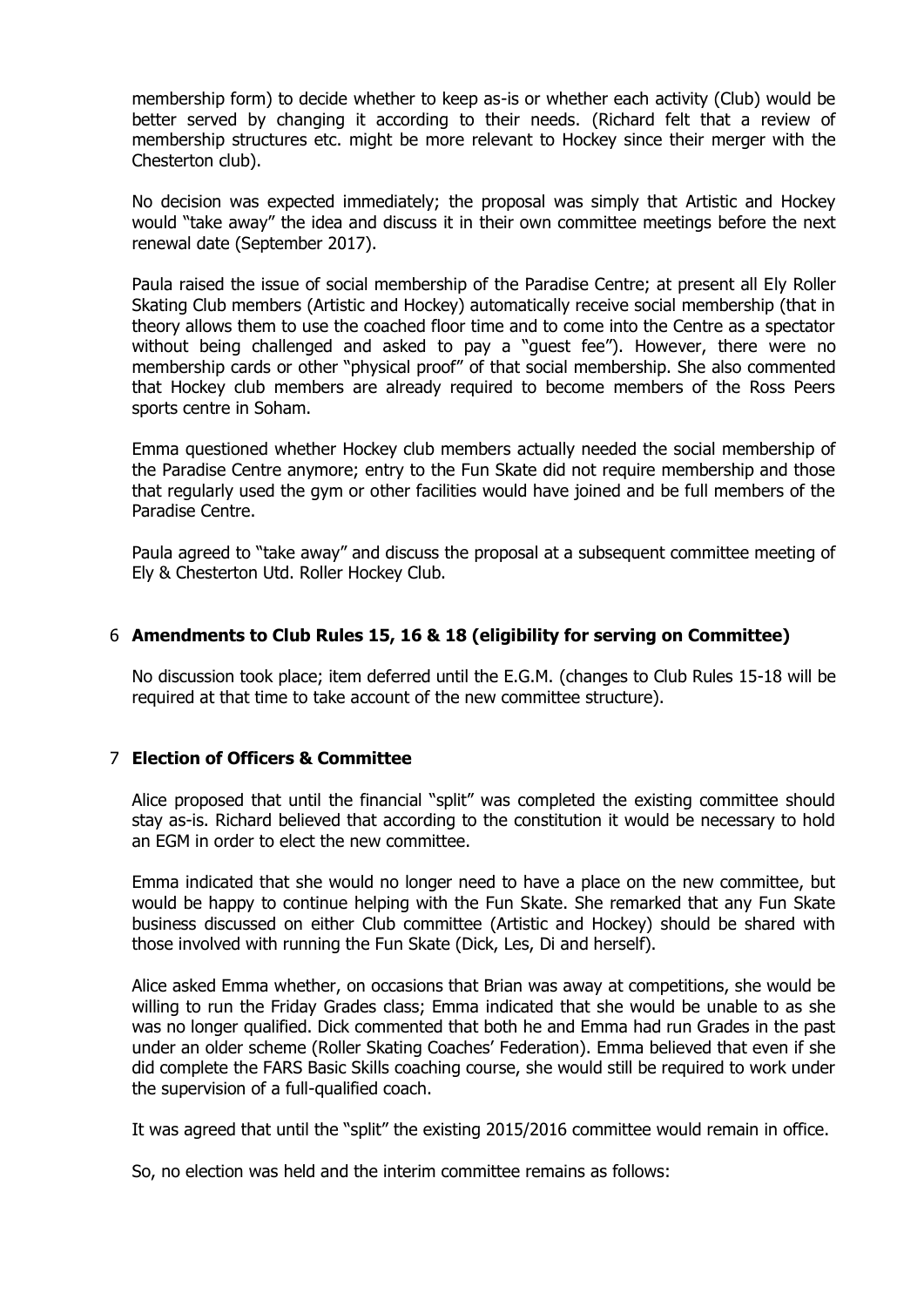| Chair                         | Emma Ure              |
|-------------------------------|-----------------------|
| Vice-Chair                    | (Vacancy)             |
| Secretary                     | <b>Richard Culpan</b> |
| Treasurer                     | <b>Alice Figgins</b>  |
| Child Protection Officer      | Selina Wakefield      |
| General committee - Hockey    | Jeanette James        |
| General committee - Hockey    | Hattie Ford           |
| General committee - Hockey    | Paula Ingram          |
| General committee - Hockey    | (Vacancy)             |
| General committee - Brian     | Selina Wakefield      |
| General committee - Brian     | (Vacancy)             |
| General Committee - Fun Skate | Di King               |

Representation of Paul's Artistic Skating group would not be carried forward in the interim committee as the group was being disbanded; however both posts were already vacant.

Dick Minns continues as Honorary President.

### 8 **Close Meeting**

The meeting concluded at 9.55 p.m.

The next meeting will be an E.G.M. to complete any business relating to the "split" and to elect a new Executive Committee (date to be arranged).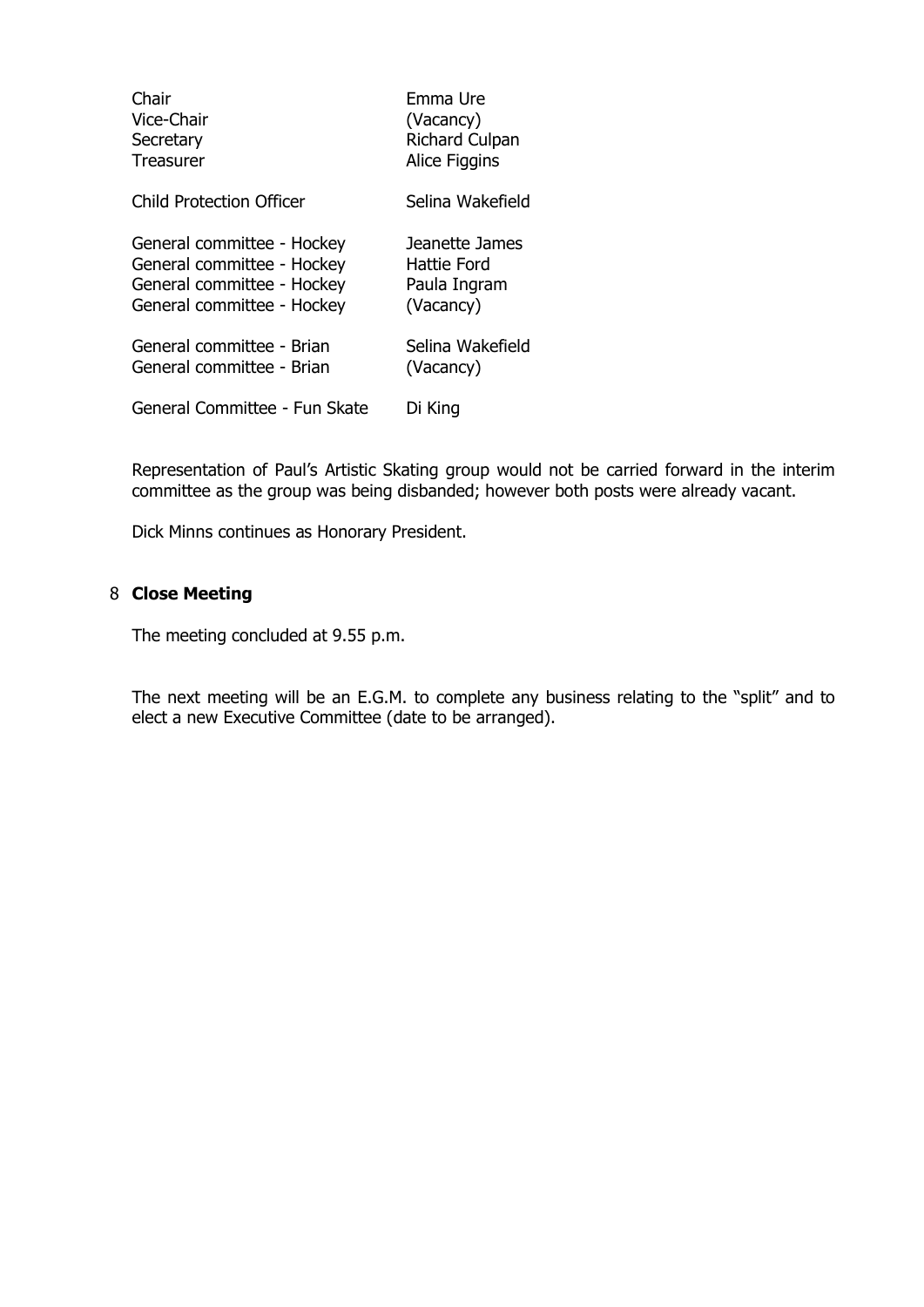## APPENDIX 1 – Secretary's Report



### Secretary's Report 2015/2016

Now completed 4 years as Secretary; again not too much has needed doing… As was the case last year, only three committee meetings were held (and that was probably still more than were really needed) as the Club has pretty much continued to "run itself" by way of informal contact between those volunteers actually doing the work!

Still continuing to answer a few enquiries on the club email, and updating the club website.

I would like to extend my thanks to Paul McIlhone, Chris Fox and Emma Ure + everyone else who has kept Paul's Artistic Skating group running over the years, and wish Paul and Chris well for their "life after skating".

Thanks also to Brian Paddington for his work in running Grade classes, the Saturday fun skate at Littleport and four artistic training sessions each week. And thanks to Dick, Les, Di and all of the many "skate desk" volunteers who have kept the Friday Fun Skate going.

Congratulations to the Hockey club on their merger with the Chesterton club, and may they continue to go from strength to strength.

A few notes about the achievements of the Artistic skaters this year:

- 1. A test day was held at Littleport in March, with many good results: 9 of the newer/younger skaters passed their Grade 6 A total of 13 skaters passed tests in Figures, Free Skating and Dance from Elementary up to Bronze level.
- 2. Ely skaters have competed at British Championships, national and club competitions, winning a total of 9 gold medals, 8 silver and 4 bronze. We finished the season with two British Champions (Amie in Tots Solo Dance and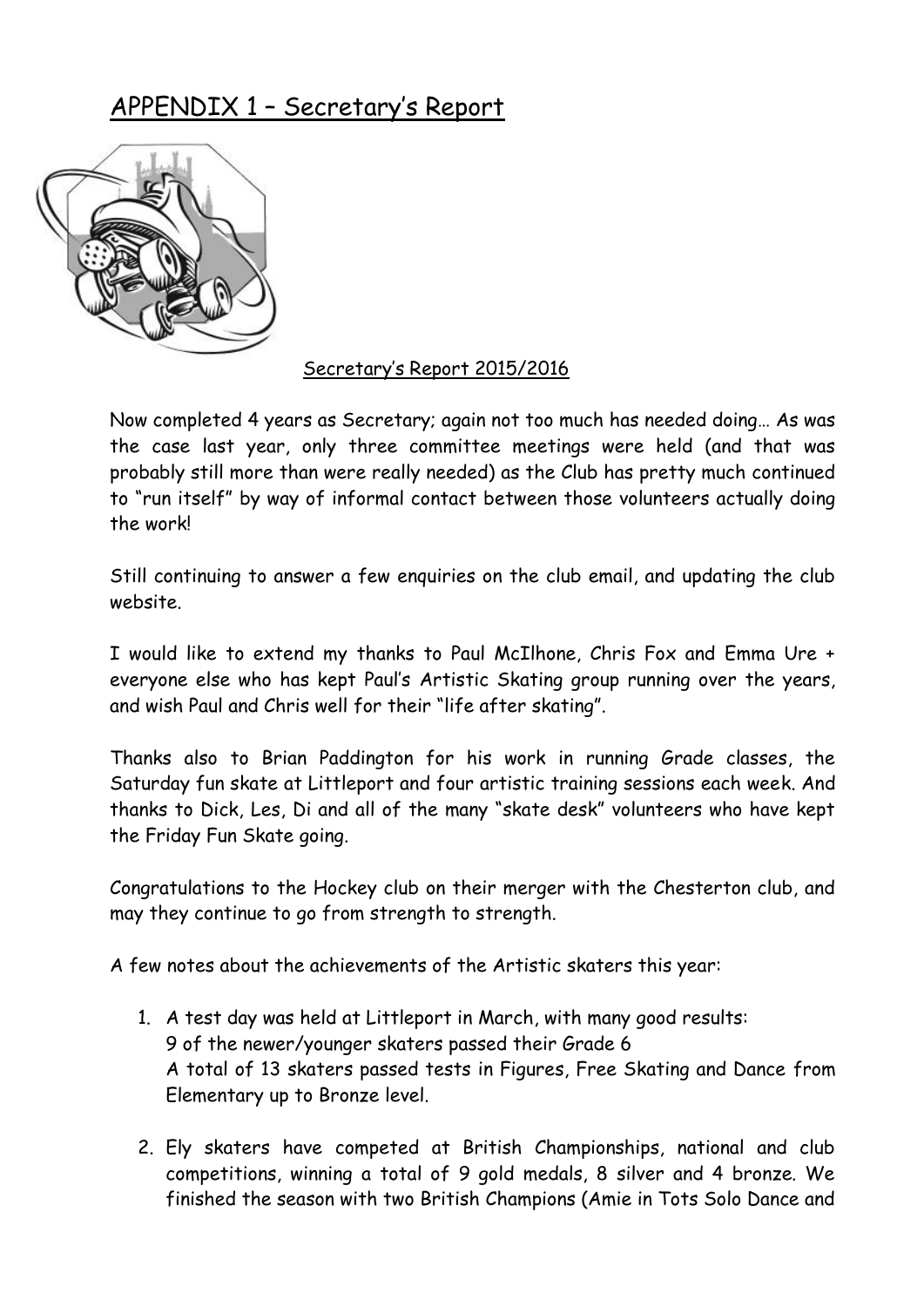Chris in Senior Men's Figures, Free Skating and Combined). And Chris has "gone out on a high", ending his competitive skating career by representing Great Britain at the Senior World Championships held in Novara, Italy.

3. Artistic skaters will be busy in November/December; competing at the Retroskate Gala in Great Yarmouth, the F.A.R.S. Winter Solo Dance Competition in Kettering and the Herne Bay Competition. Good luck to everyone competing!

Richard Culpan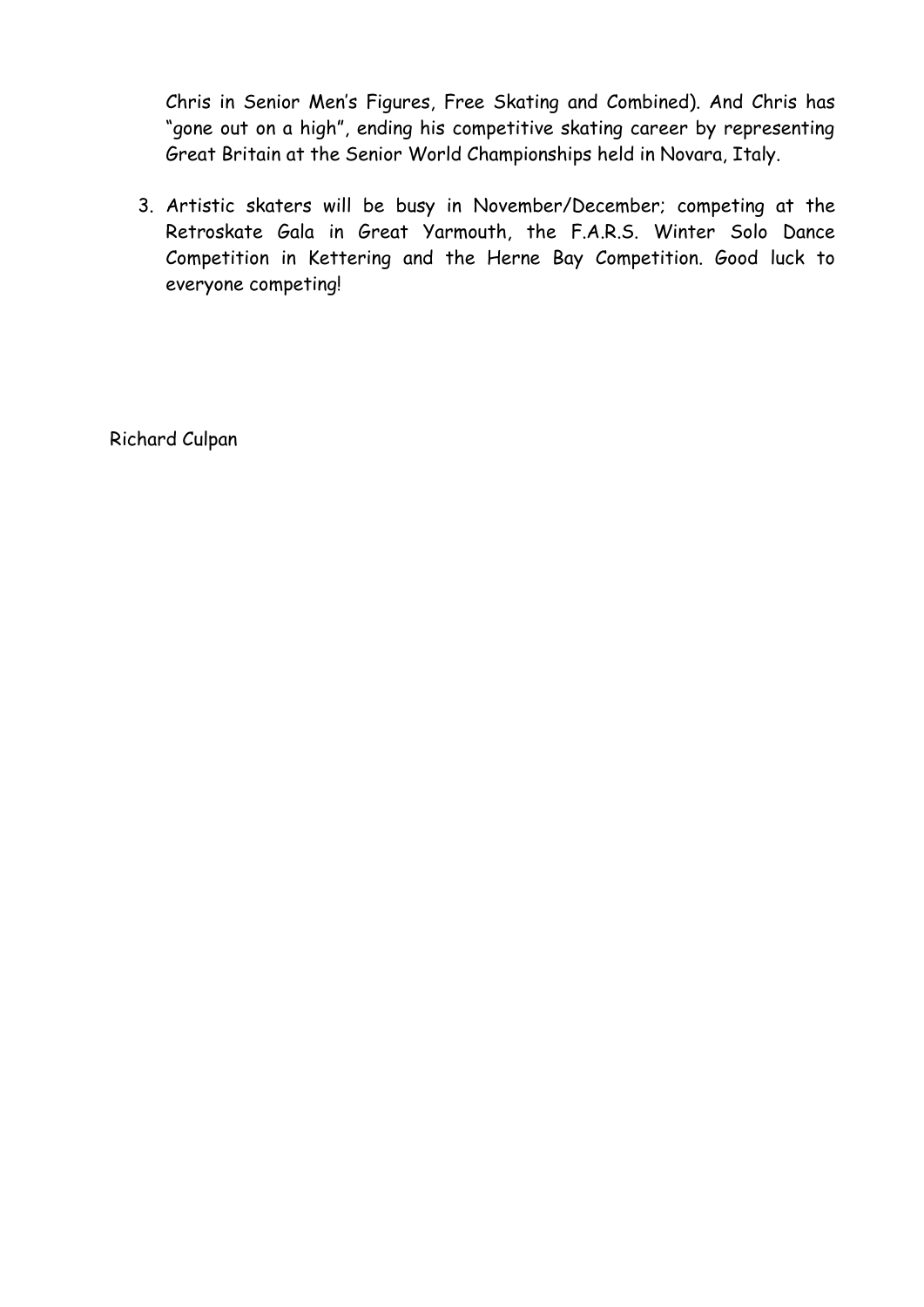# APPENDIX 2 – Explanation of Proposals (Agenda items 5 & 6)

# Agenda Item 5 - Proposal to separate the finances and administration of the Artistic and Hockey groups

## Background

For historical reasons, there is currently a financial and administrative "umbrella" linking the Artistic Skating and Roller Hockey activities:

- There is a "Central Fund" from which both Artistic and Hockey groups can claim certain expenses and receive a share-out of the proceeds of the Fun Skate.
- The Executive Committee has posts representing both Artistic and Hockey

However, things have evolved considerably over the years:

- Hockey has expanded substantially and for some time has operated as a separate Club having its own Committee (and with its recent merger with the Chesterton club it has grown still further).
- Because there is currently no separate sub-committee within Ely Roller Skating Club to represent just Artistic Skating, the Executive Committee meetings tend to be dominated by Artistic Skating matters.
- Hockey training moved away from the Paradise Centre in Ely some time ago, so currently the only "shared" activity is helping with the running of the Friday Fun Skate.
- The finances of Artistic and Hockey groups are already partiallyseparated (each group has its own bank account (set up in 2009/2010)) and the "central fund" bank account remained only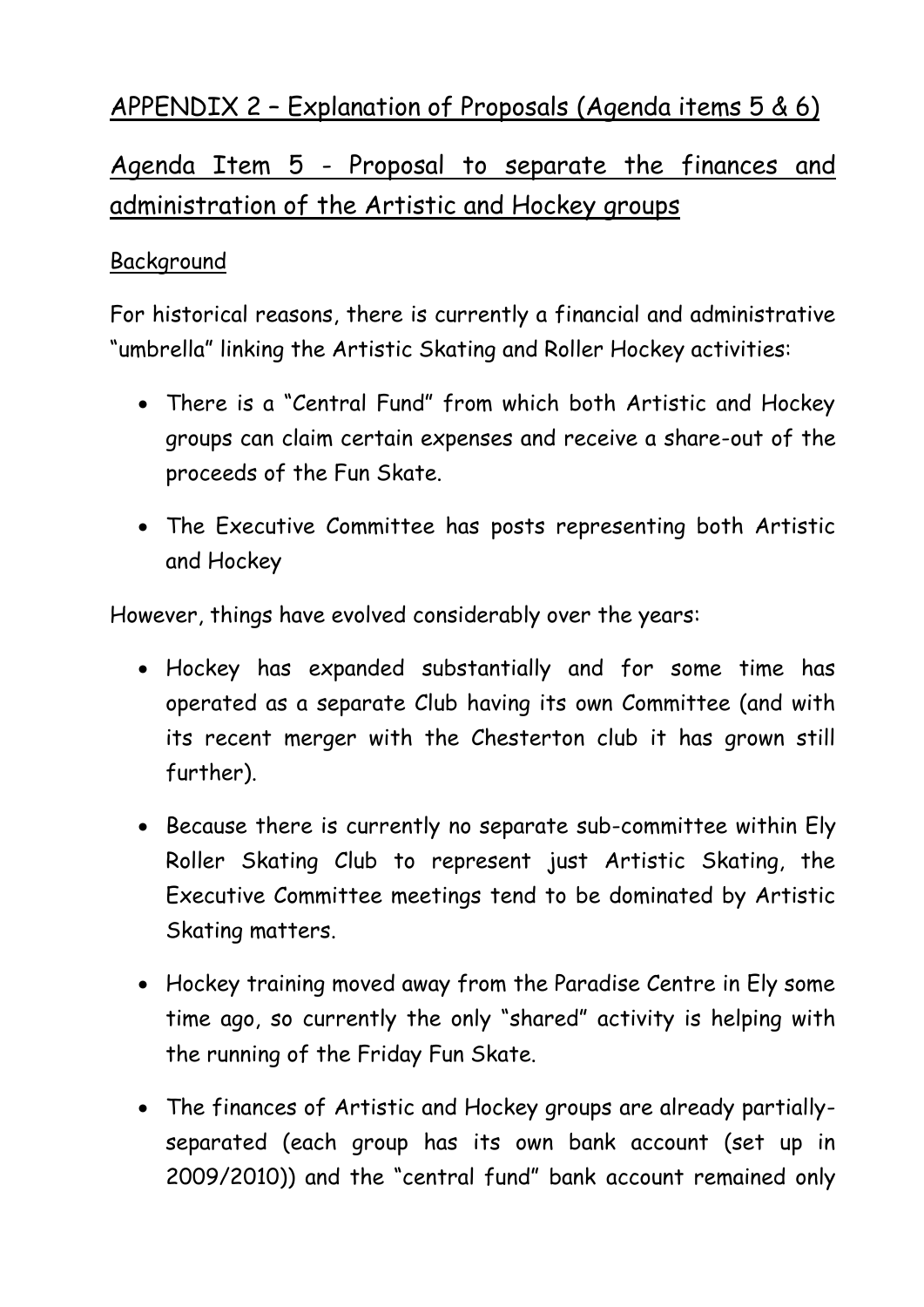to receive proceeds from the Friday Fun Skate sessions and to pay out certain expenses (such as affiliation fees)

• Recently, the Artistic Skating group run by Paul McIlhone has disbanded due to his retirement, so there is now only one Artistic Skating group remaining.

It is therefore felt that keeping the financial and administrative "umbrella" above the Artistic and Hockey groups is no longer useful or necessary (and just adds extra bureaucracy – for example requiring a Treasurer to manage the central funds in addition to those already managing the finances of the Artistic and Hockey groups themselves).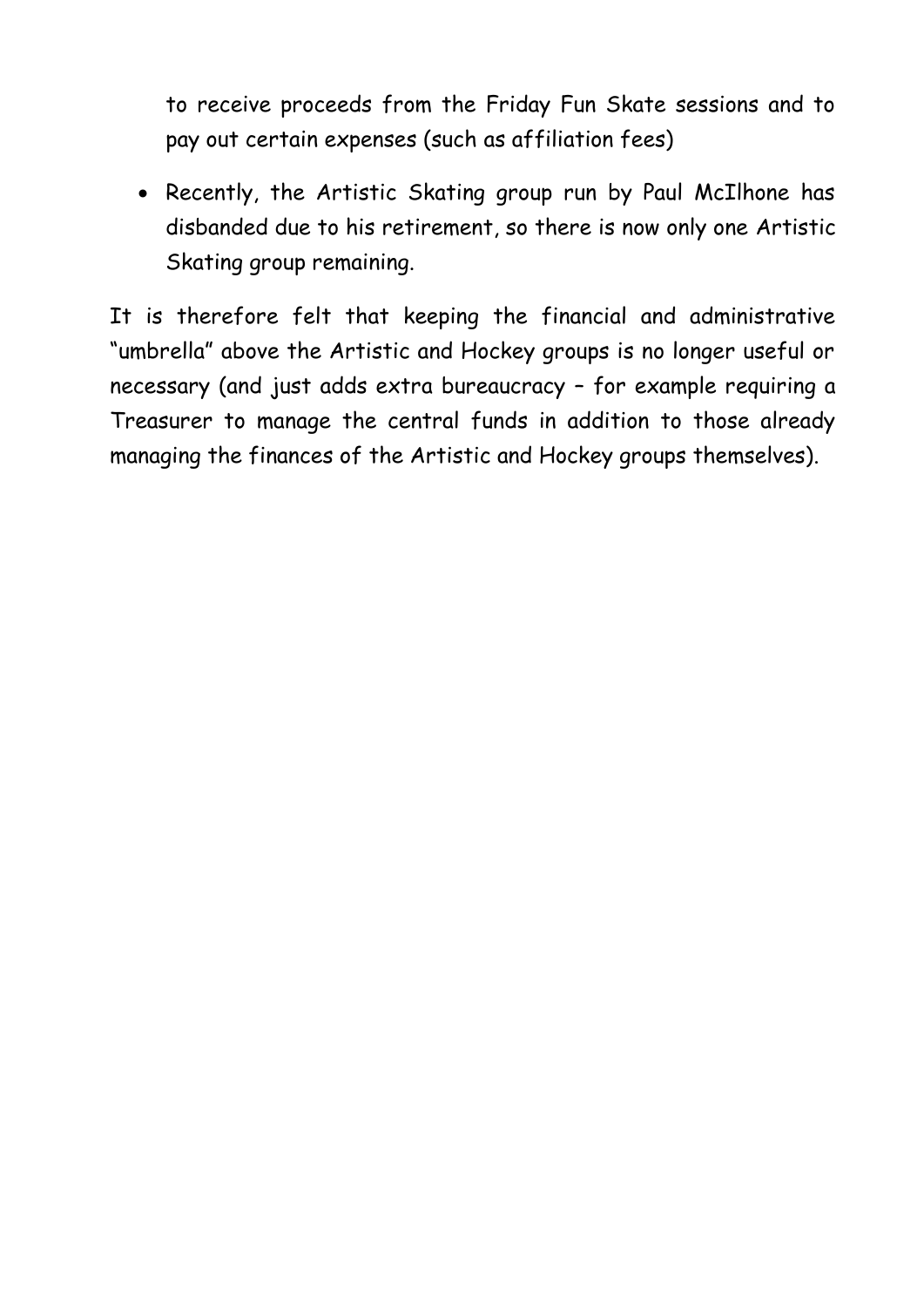## The Proposals – In Detail

It is proposed that the financial and administrative "umbrella" should at least be partially (if not fully) removed:

- **1. That the finances of Artistic and Hockey groups would become fully separated; expenses relating to an activity involving both groups may continue to be shared:**
	- (a) The Artistic and Hockey groups would continue to collect and bank their own membership fees.
	- (b) The "central fund" bank accounts would be closed and the balances shared between the groups.
	- (c) Each group would become responsible for all of its "own" expenses (including those that were previously paid from the central fund, such as affiliation fees to national governing bodies).
	- (d) Cooperation between the groups to help in the running of the Fun Skate would continue:
		- i. The groups would continue to draw up and agree the "skate desk" rota (no change from the current arrangements).
		- ii. Each group would keep its own "float".
		- iii. The group "on duty" would pay the Paradise Centre its share of that week's takings and bank the rest themselves.
		- iv. Where both groups were involved in the running of an event (for example the Halloween and Christmas Parties), both groups would share the costs and the proceeds.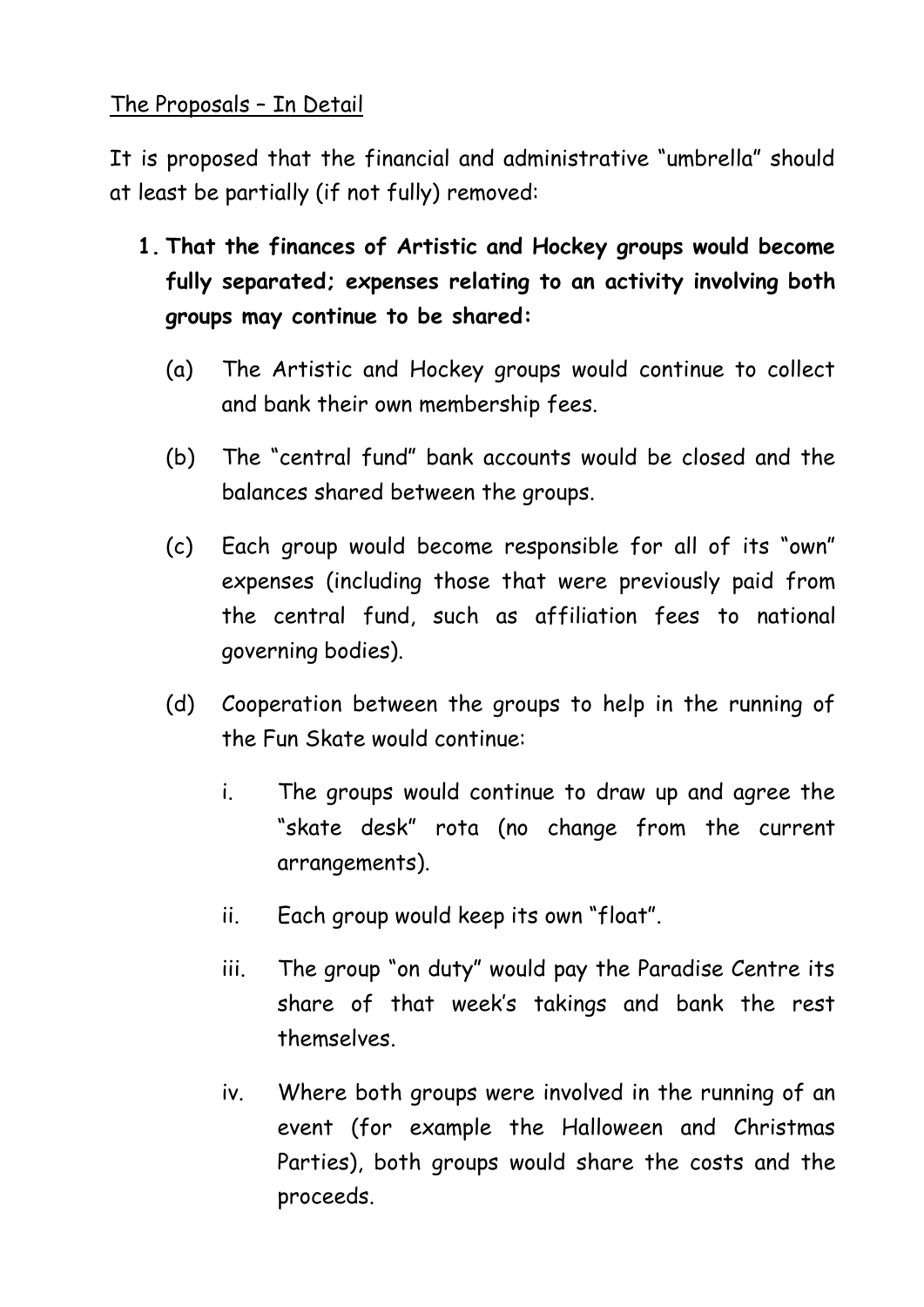- (e) Both groups would share any expenses that were incurred as part of joint activities, for example in running the Fun Skate (e.g. party food for Halloween/Christmas Parties, repair of, or purchase of new skates/equipment).
- (f) Other "shared" expenses (such as insurance policies) should be reviewed to ensure that those products and services being purchased still meet the needs of all concerned.

# **2. That the structure of the "Ely Roller Skating Club" Executive Committee be reviewed and the Committee "slimmed down" if agreed:**

Option (a) – Keep formal representation of all activities (Artistic, Hockey and Fun Skate):

- i. Officers would be electable from Artistic or Hockey groups
- ii. General Committee posts representing Artistic Skating would be reduced from 4 to 2 (Brian Paddington's group only – Paul McIlhone's group having been disbanded).
- iii. General Committee posts representing Hockey would be reduced from 4 to 2 (balancing the number of posts for Artistic)
- iv. General Committee post representing the Fun Skate would remain unchanged.

Option (b) – Change the role and "slim down" the committee to formally represent only Artistic Skating and the Fun Skate:

i. Officers would be elected from the Artistic Skating group only.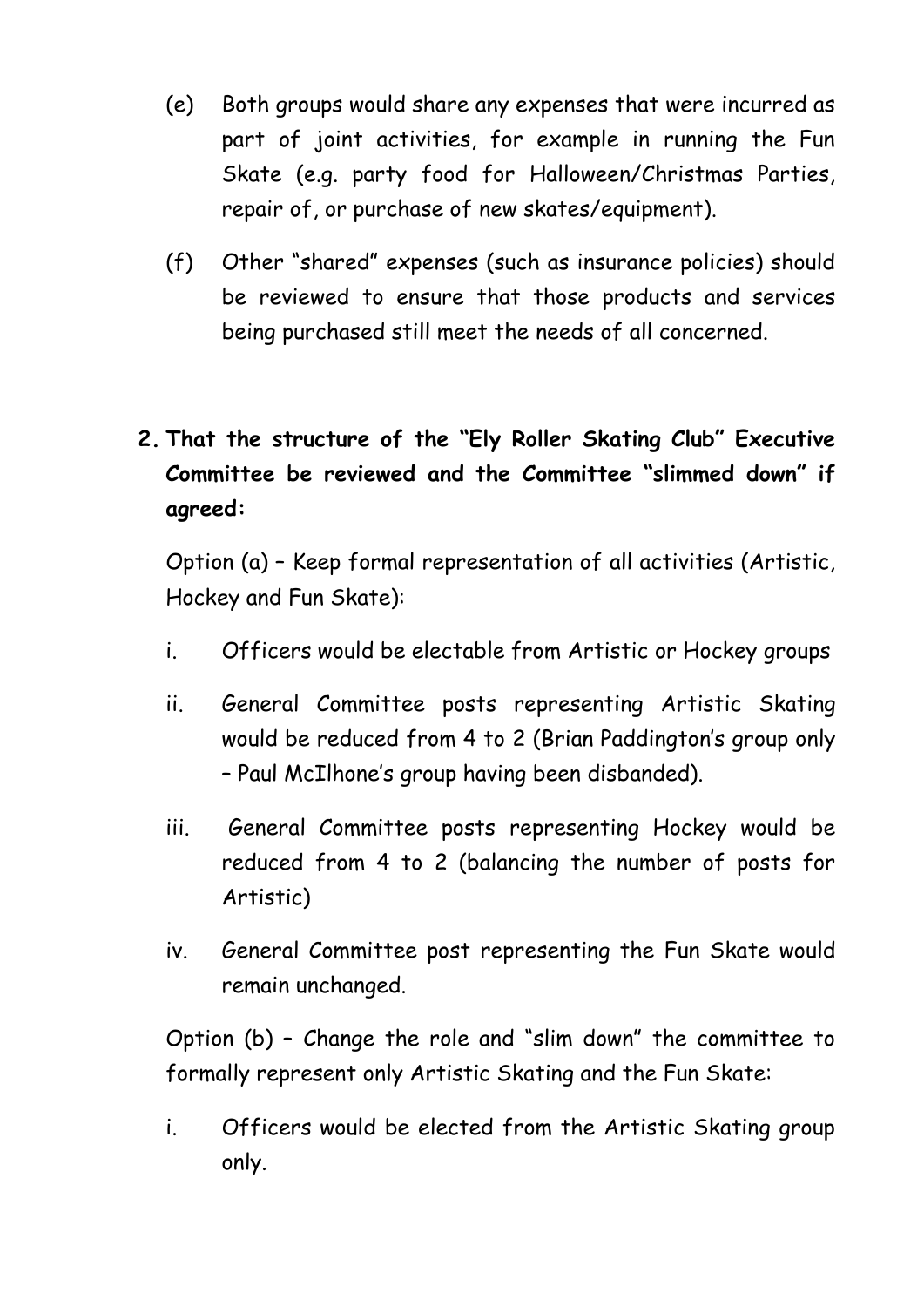- ii. General Committee posts formally representing the Hockey group would be removed.
- iii. An extra post representing the Fun Skate would be created (one post representing the Artistic group's involvement, the other representing the Hockey group's involvement).
- iv. Senior members or parents from either Artistic or Hockey groups would be welcome to attend the committee meetings as guests and take part in the discussions (but would not be eligible to vote on any resolutions).

Option (c) – Change the role and "slim down" the committee such that it represents Artistic Skating only (all joint activities would be managed informally by direct contact between the groups without requiring any formal involvement of the Executive Committee):

- i. Officers would be elected from the Artistic Skating group only.
- ii. Up to four General Committee posts would be created; their roles (if named roles are deemed necessary) to be defined later.
- iii. Senior members or parents from either Artistic or Hockey groups would be welcome to attend the committee meetings as guests and take part in the discussions (but would not be eligible to vote on any resolutions).
- **3. That the membership structure (especially the role of "umbrella" membership of Ely Roller Skating Club as it applies to Hockey group members) should be reviewed.**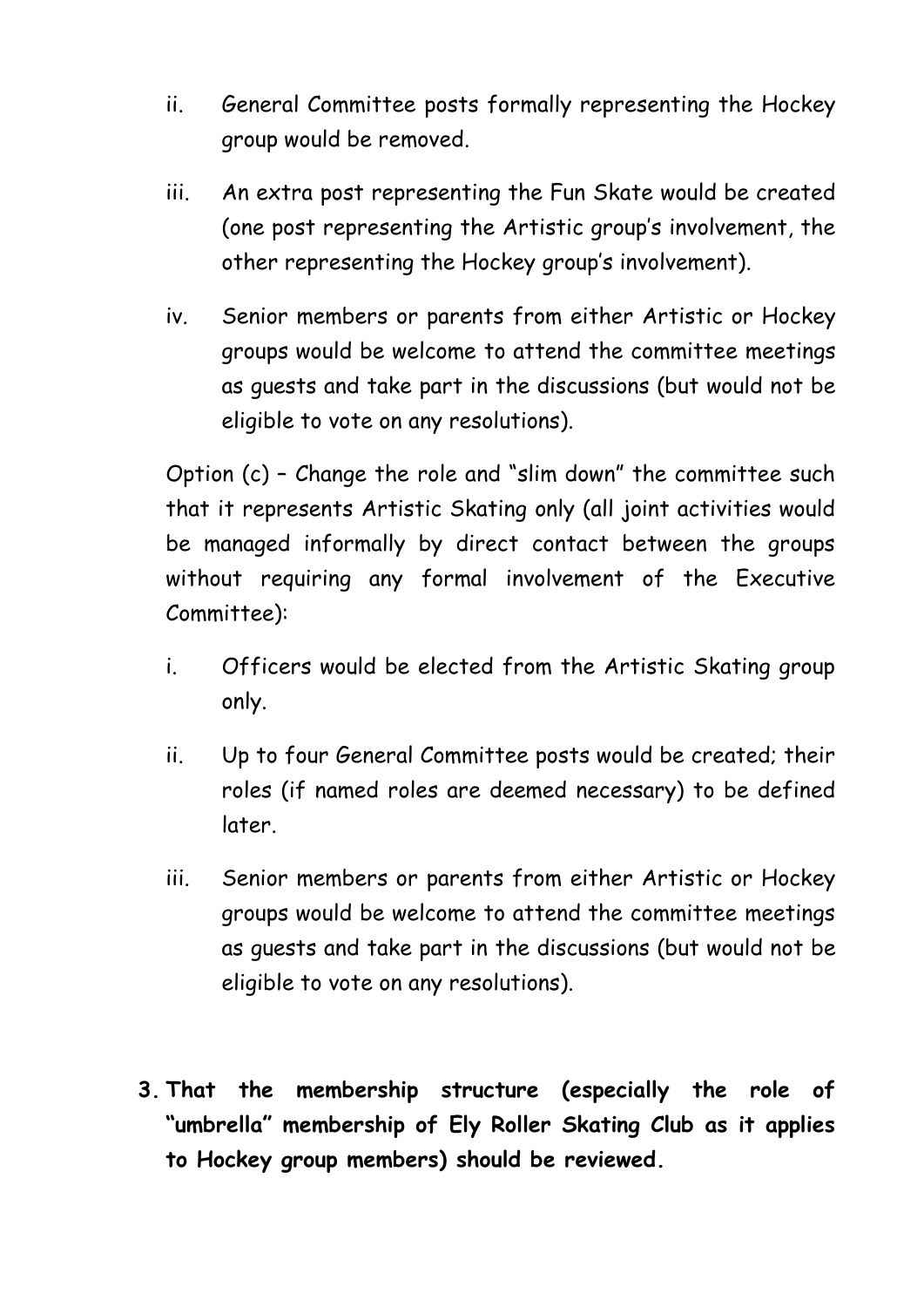**If need for such a review is accepted by the Meeting, such a review should be completed in time for any changes that may be adopted to be notified to members before renewals for 2017-2018 become due.**

Some possible "starting points" for discussions/review:

- (a) The existing system, using the same membership forms, types of membership, fees and renewal dates "is working fine" – so no changes are felt necessary.
- (b) The Hockey group may like to use their own membership structure (types of membership, fees and renewal dates), but would still like to keep the "umbrella" (social) membership of Ely Roller Skating Club. (Keeping such a membership "connection" might be necessary for insurance purposes if there is still a shared public liability insurance policy).
- (c) The Hockey group may feel that they no longer need the "umbrella" (social) membership connection with Ely Roller Skating Club (and need only to exist as "Ely & Chesterton United Rink Hockey Club"). So, from the administrative and membership perspective, there would be two completely separate Clubs, cooperating to help run the Fun Skate, and sharing the common aim of promoting and encouraging roller sports in the Ely/Cambridge and surrounding areas.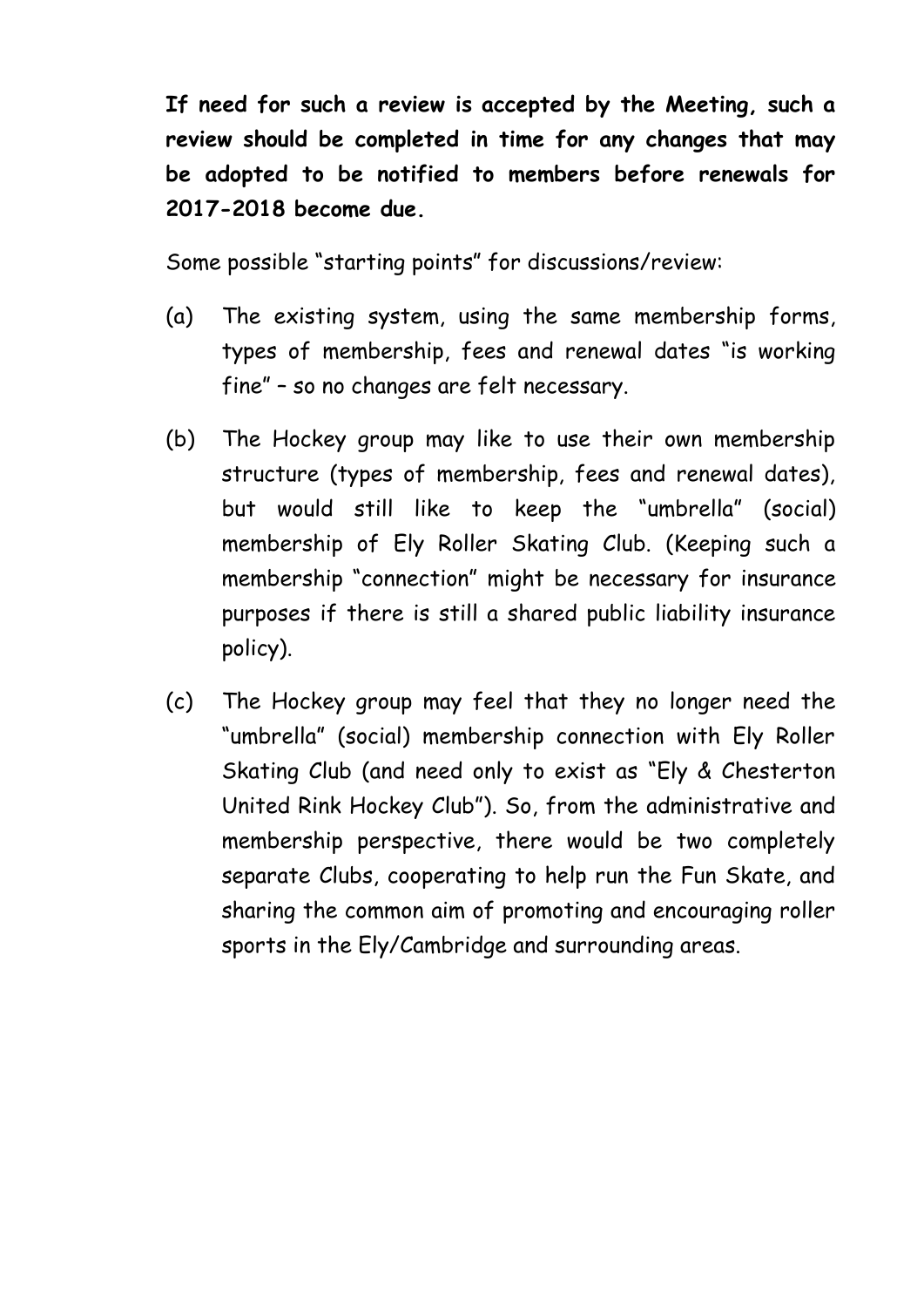# Agenda Item 6 - Proposal to change Club Rules to clarify "eligibility criteria" for Executive Committee members

## Background

Club Rules 15, 16 and 18 do not clearly define the "eligibility criteria" for holding posts on the Executive Committee, and also impose an unfair requirement that those volunteering to serve on the Committee *must* be paid-up Senior members.

It is therefore proposed to clarify the "eligibility criteria" and relax the requirements on Committee members needing to hold a paid-up Senior membership.

## The Proposal – In Detail

1. Rule 15, clause (b); amend according to outcome of voting for/against Agenda item 5, proposal #2 (review structure of Executive Committee).

Note: Change will affect only numbers of General Committee members (sub-clauses vi, vii and viii).

- 2. Rule 16, clause (a); specify that Officers must be Senior club members.
- 3. Rule 16, clause (b); specify that General Committee members may be Senior members or parents of Junior members.
- 4. Rule 16, clause (e); Clarify that an Officer stepping down from a post after 5 years' continuous service *is* eligible to stand for election to any other post.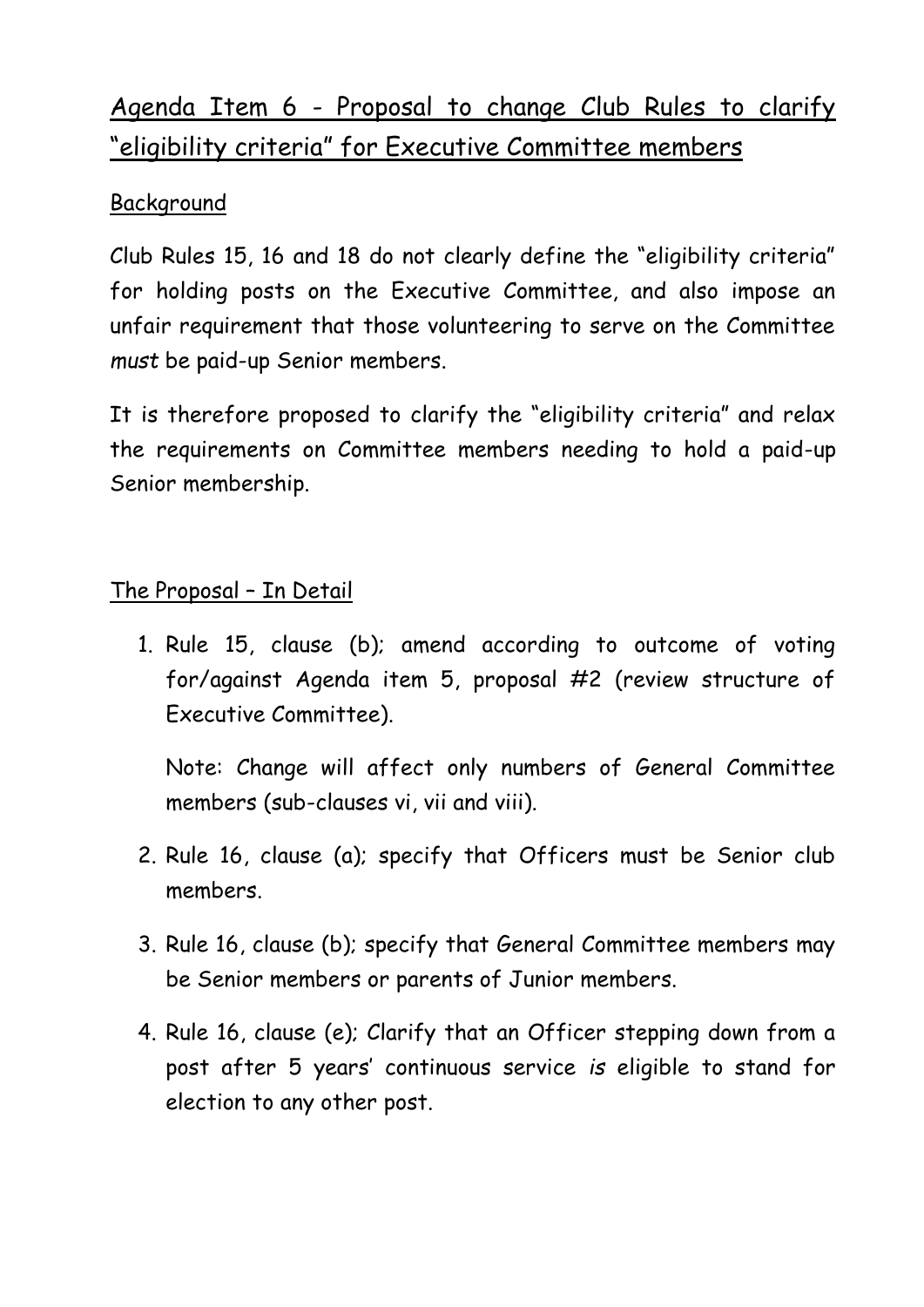- 5. Rule 18, clause (b); Specify that an Officer stepping down from a post after 5 years' continuous service *is* eligible for co-option if that post remained vacant.
- 6. Rule 18, clause (c); specify that the Executive Committee may grant a Senior membership to a person who they wish to co-opt (but who would otherwise be ineligible (Rule 16, clauses (a) and (b)).